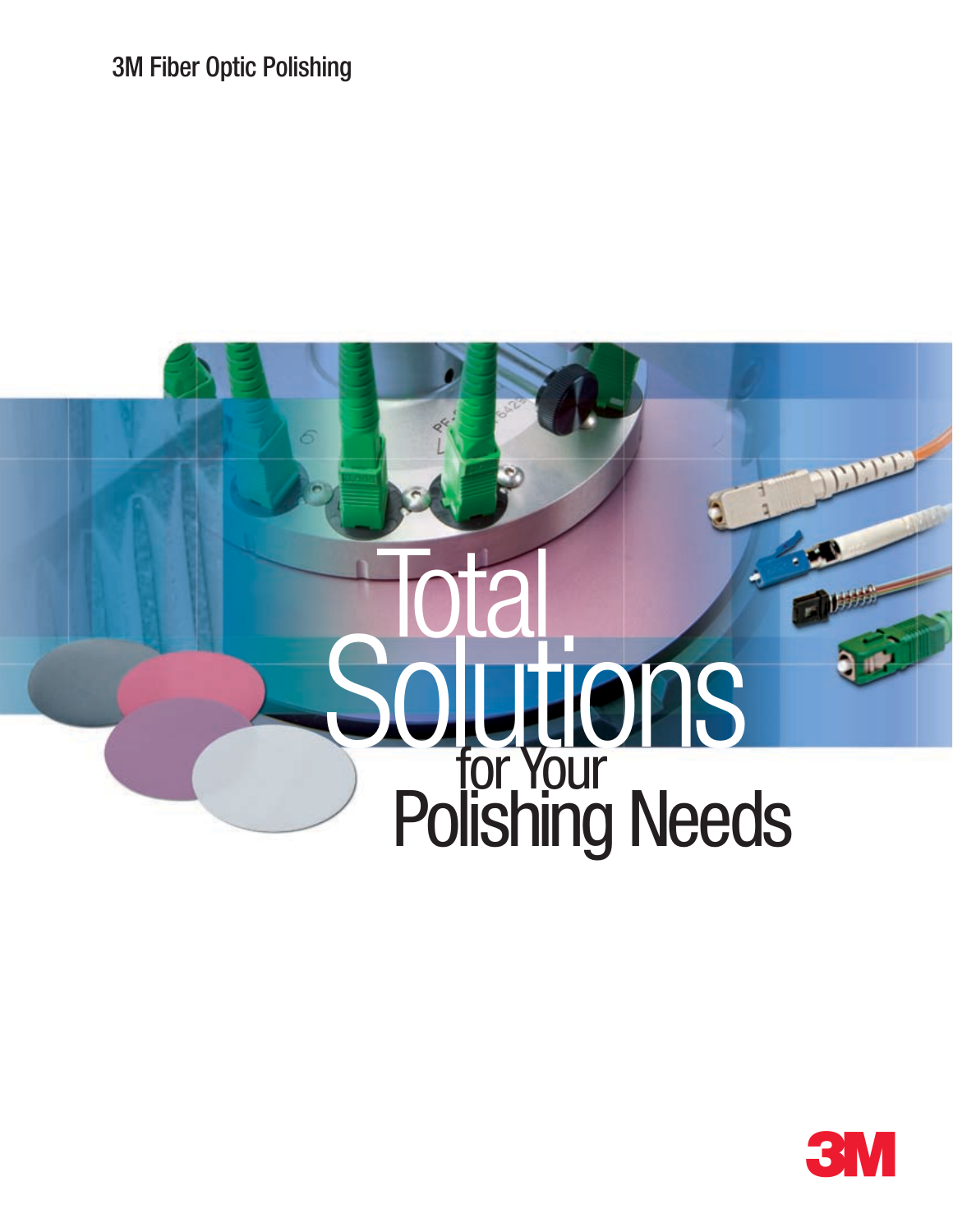# for your Innovative unique products polishing system

3M offers complete solutions for fiber optic connector polishing – with a full line of high performance precision abrasives, backed by the technical support of our experienced fiber optics specialists. We're ready to help you generate the finish you need on a wide variety of connectors. We can optimize your polishing operation to produce costeffective results. Call the 3M Fiber Optic Applications Laboratory today to learn more: 866-866-0922. Or visit us on the web: www.3M.com/electronics

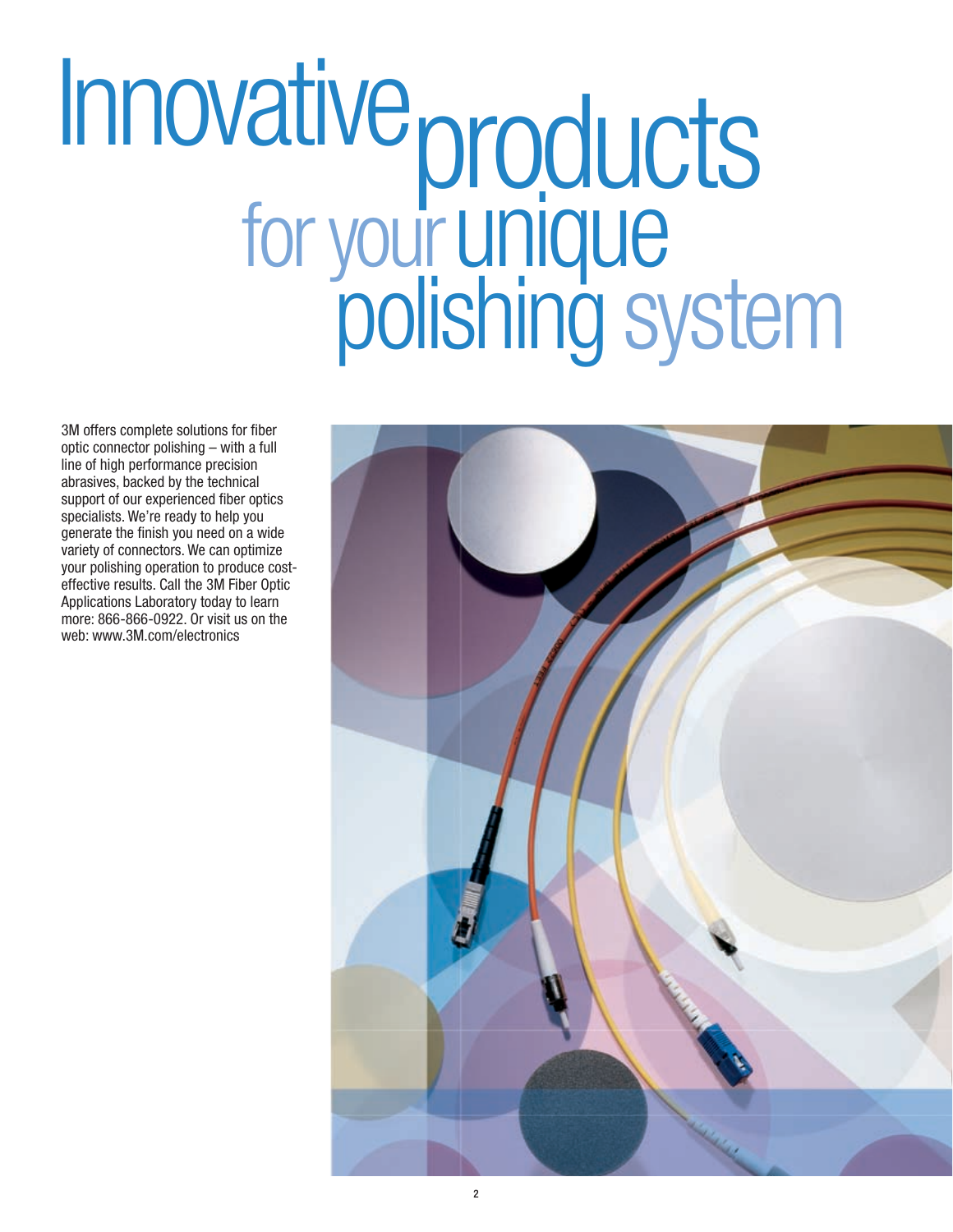#### **3M**™ **Lapping Film**

Precisely graded minerals are coated on a high strength, 3 mil polyester backing to provide a uniform, consistent finish. Available in silicon carbide film for glass and epoxy removal, and in aluminum oxide for leveling and polishing steps. Available in 0.05 - 30 micron grades, with or without PSA (Pressure Sensitive Adhesive) backing.

#### **3M**™ **Diamond Lapping Film 661X / 668X**

This standard Diamond Lapping Film is comprised of tightly graded diamond minerals uniformly coated on a polyester film backing. It is able to cut and polish hard ceramic ferrules and glass fibers at the same rate and to the same level. Used to radius ferrule connectors or to refine the finish in preparation for the final polish. Available in 0.1 - 30 micron grades, with or without PSA backing.

#### **3M**™ **Diamond Lapping Film 661XU / 661XU-PSA**

Tightly graded diamond mineral is precision coated on a polyester film backing. This durable construction provides consistent results throughout the life of the product. Available in 0.5, 1, 3 and 6 micron grades, with or without PSA backing.

#### **3M**™ **Diamond Lapping Film - Type H - 662XW / 666XW**

Designed for radiusing and leveling operations that require added durability. Diamond Lapping Film - Type H has a thicker diamond coating with a higher diamond concentration and a tougher resin for an increased cut rate and longer life. Type H lasts 2 to 3 times longer than standard DLF. Available in 0.5, 1, 1.5, 3, 6 and 9 micron grades, with or without PSA backing.

#### **3M**™ **Diamond Lapping Film 660XV**

This long life, precision coated 3M™ Diamond Lapping Film is the newest and most durable film in 3M's Diamond Lapping Film product family. It combines a high cut rate with a great finish, and is designed for use on slower rpm polishing machines. Available in 1, 3, 6, and 9 micron grades.

#### **3M**™ **Trizact**™ **Diamond Lapping Film 661XA / 661XA-PSA**

Micron graded diamond particles contained in a precisely microreplicated structure provide longer life, aggressive cut and superior finish over standard lapping film products. Available in 0.5, 2 and 9 micron grades, with or without PSA.

#### **3M**™ **Polishing Film 291X, 491X, 591X / 298X, 498X, 598X**

Comprised of micron graded mineral that has been coated onto a fibrous (flocked) polyester film backing. These films are designed to break down into a slurry during use with water for MT-style fiber optic connectors. Available plain or with PSA. (961M/968M are available with no mineral coating.)

#### **3M**™ **Lapping Film 863X, 863XW / 869X, 869XW**

These products are precision coated on a 3 mil polyester backing for the final step in polishing fiber optic connectors. 863XW has a higher mineral content than 863X, providing easier breakdown and faster polishing. Available with or without PSA backing.

#### **3M**™ **Lapping Film 865X**

This advanced polishing film is engineered to last longer – helping you achieve higher yields, less rework and lower costs per parts. This is the longest lasting of 3M's final polish lapping films.

3M™ Lapping Films are available in sheets, discs and rolls for use on any type of polishing equipment. These films are especially designed for use in factory or field applications.

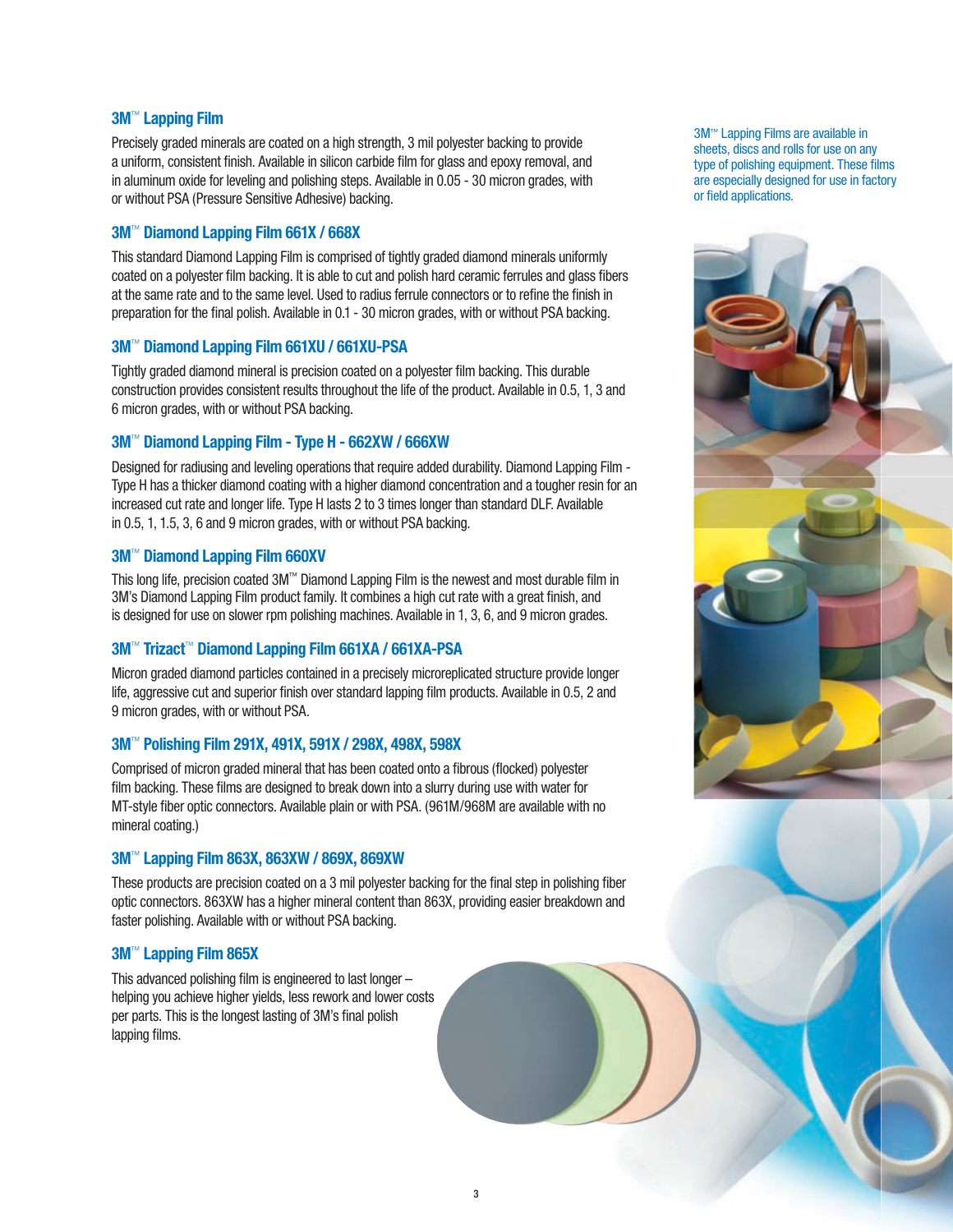# **Selection Guide**

3M's technical service representatives suggest using these polishing guidelines for polishing ceramic singlemode or multimode fiber optic connectors. In the top chart, locate your connector type, then refer to tables A, B and C below to select one of the options for each step. These recommended sequences provide typical starting points. Your actual sequences may vary depending on your polishing equipment and finish requirements.



| <b>GRY</b> (Gray)      | <b>BLU</b> (Blue)        |
|------------------------|--------------------------|
| <b>GRN</b> (Green)     | <b>LAV</b> (Lavender)    |
| <b>BRN</b> (Brown)     | <b>TL</b> (Teal)         |
| <b>YEL</b> (Yellow)    | <b>MNL</b> (Manila)      |
| <b>ORN</b> (Orange)    | <b>EGS</b> (Eggshell)    |
| <b>OFW</b> (Off-White) | <b>WHT</b> (White)       |
| <b>PNK</b> (Pink)      | <b>TRL</b> (Translucent) |
|                        |                          |

| <b>Mineral Key</b> |                        |  |  |  |  |
|--------------------|------------------------|--|--|--|--|
| A/0                | Aluminum Oxide         |  |  |  |  |
| S/C                | <b>Silicon Carbide</b> |  |  |  |  |
| n                  | Diamond                |  |  |  |  |
| SiO.               | <b>Silicon Dioxide</b> |  |  |  |  |

#### **Polishing Processes for Ceramic Fiber Optic Connectors**

| <b>Connector</b><br><b>Type</b> | <b>Step</b>           | <b>See Table for</b><br><b>Recommended Products</b> | Time<br>(sec.)       | <b>Pressure</b><br>(g/conn) |
|---------------------------------|-----------------------|-----------------------------------------------------|----------------------|-----------------------------|
|                                 | Remove Glass (De-nub) | A                                                   | Until nub is removed | By hand                     |
| Ceramic,                        | Remove Epoxy          | A                                                   | $30 - 60$            | $200 - 350$                 |
| Ultra PC,<br>Pre-radiused       | Refine                | B                                                   | $30 - 120$           | $200 - 350$                 |
| ferrule                         | Refine                | B                                                   | $30 - 120$           | $200 - 350$                 |
|                                 | Polish                | C                                                   | $15 - 45$            | $150 - 250$                 |
|                                 | <b>Grind Angle</b>    | A                                                   | $40 - 120$           | $200 - 350$                 |
|                                 | <b>Radius Ferrule</b> | B                                                   | $60 - 180$           | $200 - 350$                 |
| Ceramic,<br>Angle PC            | Refine                | B                                                   | $30 - 120$           | $200 - 350$                 |
|                                 | Refine                | B                                                   | $30 - 120$           | $200 - 350$                 |
|                                 | Polish                | C                                                   | $15 - 60$            | $150 - 250$                 |
|                                 | Remove Glass (De-nub) | A                                                   | Until nub is removed | By hand                     |
| Ceramic,<br>Super PC,           | Remove Epoxy          | A                                                   | $30 - 60$            | $200 - 350$                 |
| Pre-radiused                    | Refine                | B                                                   | $30 - 120$           | $200 - 350$                 |
| ferrule                         | Polish                | C                                                   | $15 - 45$            | $150 - 250$                 |
| $1.25$ mm                       | De-nub-Epoxy Removal  | A                                                   | $30 - 60$            | $75 - 125$                  |
| LC and MU                       | Refine                | B                                                   | $30 - 60$            | $100 - 150$                 |
| Connectors                      | Polish                | C                                                   | $90 - 120$           | $100 - 150$                 |

Recommended Lubricant: DI Water

#### **Table A - De-Nub and Epoxy Removal**

|                                                         | <b>Mineral</b> | <b>Available Micron Sizes</b> |   |            |            |         |            |
|---------------------------------------------------------|----------------|-------------------------------|---|------------|------------|---------|------------|
|                                                         |                | 5                             | 6 | 9          | 12         | 15      | 30         |
| 3M™ Diamond Lapping Films, 661X,<br>662XW, 661XU, 660XV |                |                               |   | <b>BLU</b> |            | ORN*    |            |
| 3M™ Trizact™ Diamond<br>Lapping Film, 661XA             | D              |                               |   | GRY        |            |         |            |
| 3M™ Lapping Film, 461X                                  | S/C            | GRY                           |   | GRY        |            | $GRY^*$ | GRN*       |
| 3M™ Lapping Film, 261X                                  | A/O            | <b>BRN</b>                    |   | <b>BLU</b> | <b>YEL</b> |         | <b>GRN</b> |

\*Common for Angle Grinding

### **Table B - Refine** (Level Connector)

|                                                         | <b>Mineral</b> |            | <b>Available Micron Sizes</b> |     |            |   |            |   |
|---------------------------------------------------------|----------------|------------|-------------------------------|-----|------------|---|------------|---|
|                                                         |                | 0.5        |                               | 2   | 3          | 4 | 6          | 9 |
| 3M™ Diamond Lapping Films,<br>661X, 662XW, 661XU, 660XV | D              | <b>MNL</b> | LAV                           |     | <b>PNK</b> |   | <b>BRN</b> |   |
| 3M™ Trizact™ Diamond<br>Lapping Film, 661XA             | D              | <b>GRY</b> |                               | GRY |            |   |            |   |
| 3M™ Lapping Film,<br>462X. 463X or 452X                 | S/C            |            | <b>GRY</b>                    |     | GRY        |   |            |   |
| 3M™ Lapping Film,<br>261X, 262X or 263X                 | A/O            |            | <b>GRN</b>                    | TL  | <b>PNK</b> |   |            |   |

#### **Table C - Polish** (Finish)

|                                  | <b>Mineral</b>   | <b>Available Micron Sizes</b> |            |     |            |  |
|----------------------------------|------------------|-------------------------------|------------|-----|------------|--|
|                                  |                  | 0.02                          | 0.05       | 0.1 | 0.3        |  |
| 3M™ Lapping Film 865X            | Si <sub>0</sub>  | Size not specified.           |            |     |            |  |
| 3M™ Lapping Film 863X* or 863XW* | SiO <sub>2</sub> | <b>TRL</b>                    |            |     |            |  |
| 3M™ Lapping Film 263X*           | A/O              |                               | <b>EGS</b> |     | <b>WHT</b> |  |
| 3M™ Lapping Films 261X*          | A/O              |                               |            |     | <b>OFW</b> |  |

\*Available with PSA Backing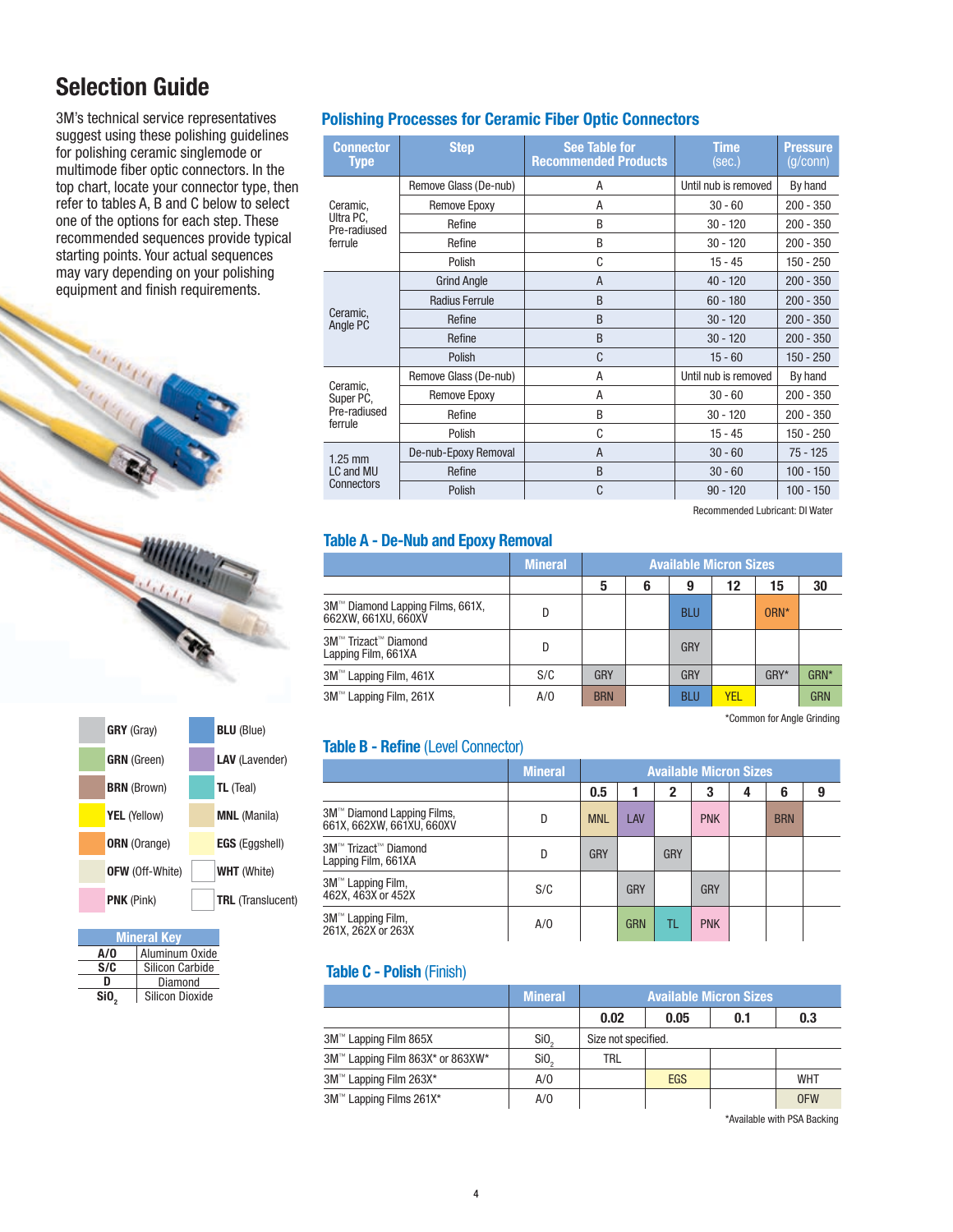3M™ Polishing Film helps you consistently meet geometry and fiber height requirements in your MT connector polishing operation. Precisely graded minerals coated on a fibrous backing enable you to generate fiber protrusion and attain the proper ferrule geometry.

3M Polishing Film can provide:

- Control of fiber protrusion Less cleaning than a slurry process
	-
- High throughput Low rejects
- 

#### **Suggested Process for Polishing MT Fiber Optic Connectors**

3M Technical Service Engineers recommend using the following sequences for polishing MT fiber optic connectors. These sequences provide typical starting points. Your actual process may vary depending on your polishing equipment and finish requirements.

#### **3M**™ **Polishing Film**

| <b>Product I.D.</b> | <b>Mineral</b>         | Micron Grade | Color |
|---------------------|------------------------|--------------|-------|
| 298X                | Aluminum Oxide         | 0.5          | Pink  |
| 298X                | Aluminum Oxide         |              | Green |
| 498X                | <b>Silicon Carbide</b> |              | Grav  |
| 598X                | Cerium Oxide           | 0.5          | Peach |

#### **Thermoset MT** (Singlemode or Multimode)

| <b>Step</b>                                                | <b>Micron</b><br>Grade | <b>Mineral</b>  | <b>Product</b><br>I.D. | <b>Description</b> | <b>Color</b> |
|------------------------------------------------------------|------------------------|-----------------|------------------------|--------------------|--------------|
| Remove Epoxy                                               | 15                     | Silicon Carbide | 468X                   | 3M™ Lapping Film   | Gray         |
| Step 2                                                     | 3                      | Silicon Carbide | 468XW                  | 3M™ Lapping Film   | Gray         |
| Step 3                                                     |                        | Silicon Carbide | 498X                   | 3M™ Polishing Film | Gray         |
| Repeat Step 3 with fresh abrasive for increased protrusion |                        |                 |                        |                    |              |
| Step 4                                                     |                        | Aluminum Oxide  | 298X                   | 3M™ Polishing Film | Green        |
| Step 5                                                     | 0.5                    | Cerium Oxide    | 598X                   | 3M™ Polishing Film | Peach        |

#### **Thermoplastic MT** (Singlemode or Multimode)

| <b>Step</b>  | <b>Micron</b><br>Grade | <b>Mineral</b>         | <b>Product</b><br>I.D. | <b>Description</b> | <b>Color</b> |
|--------------|------------------------|------------------------|------------------------|--------------------|--------------|
| Remove Epoxy | 15                     | <b>Silicon Carbide</b> | 468X                   | 3M™ Lapping Film   | Gray         |
| Step 2       |                        | <b>Silicon Carbide</b> | 468XW                  | 3M™ Lapping Film   | Gray         |
| Step 3       |                        | Aluminum Oxide         | 298X                   | 3M™ Polishing Film | Green        |
| Step 4       | $0.5\,$                | Cerium Oxide           | 598X                   | 3M™ Polishing Film | Peach        |

#### **Thermoplastic Angled MT**

| <b>Step</b>                                                | <b>Micron</b><br>Grade | <b>Mineral</b>  | <b>Product</b><br>I.D. | <b>Description</b>           | <b>Color</b> |
|------------------------------------------------------------|------------------------|-----------------|------------------------|------------------------------|--------------|
| Remove Epoxy*                                              | 15                     | Silicon Carbide | 468X                   | 3M <sup>™</sup> Lapping Film | Gray         |
| Step 2 (cut angle)                                         | 15                     | Silicon Carbide | 468X                   | 3M™ Lapping Film             | Gray         |
| Step 3                                                     | 3                      | Silicon Carbide | 468XW                  | 3M™ Lapping Film             | Gray         |
| Step 4                                                     | 3                      | Silicon Carbide | 498X                   | 3M™ Polishing Film           | Gray         |
| Repeat Step 4 with fresh abrasive for increased protrusion |                        |                 |                        |                              |              |
| Step 5                                                     |                        | Aluminum Oxide  | 298X                   | 3M™ Polishing Film           | Green        |
| Step 6                                                     | 0.5                    | Cerium Oxide    | 598X                   | 3M™ Polishing Film           | Peach        |

\*Remove epoxy in flat fixture

For multimode, add or replace last step with Final Polish Film 865X, 863X or 863XW for 5 seconds. All products listed above are available without PSA.

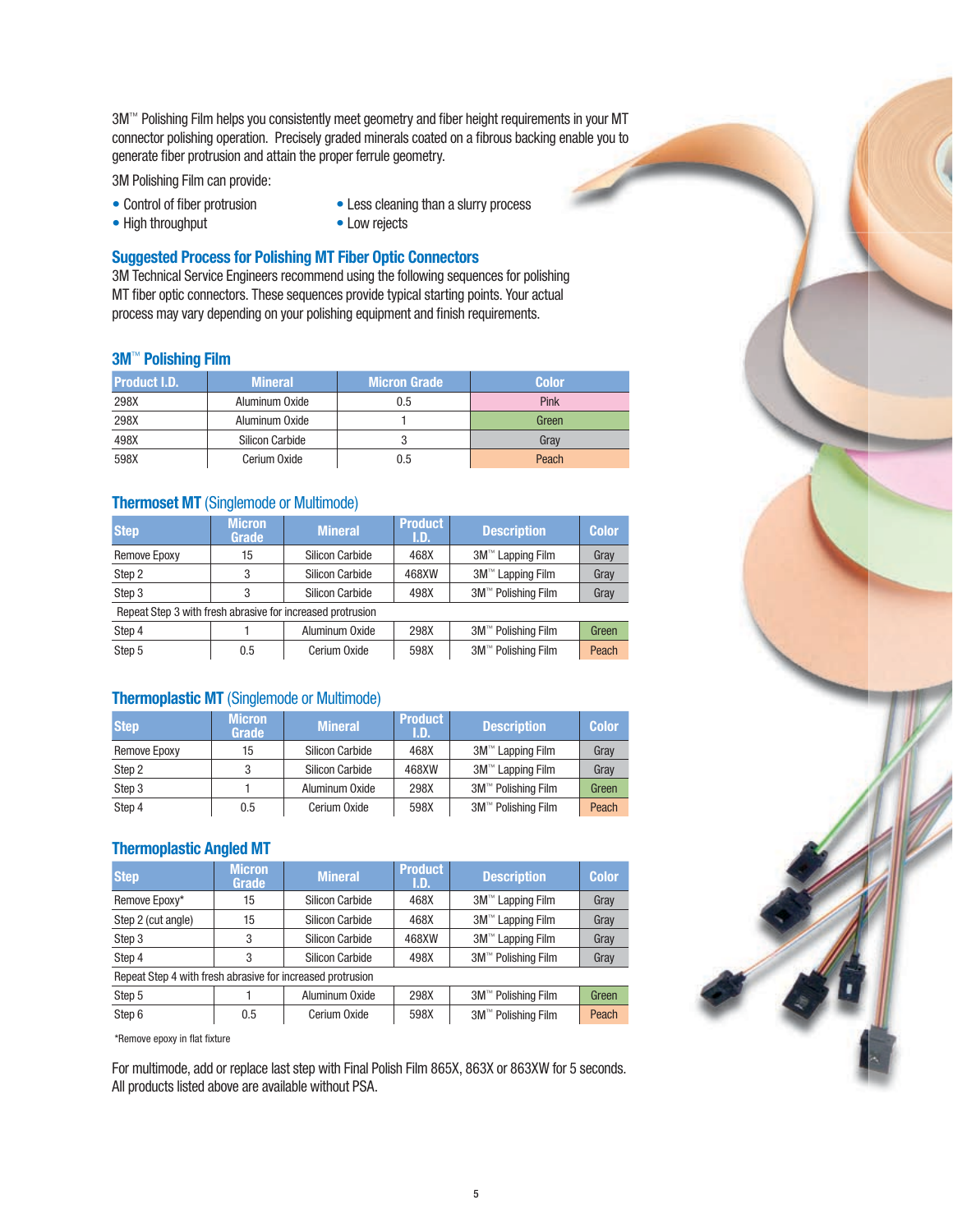

# **3M Final Polish Products for Fiber Optic Connectors**

#### **3M**™ **Lapping Films 865X, 863X and 863XW Offer a Clean Break From Slurries**

3M™ Lapping Film final polish products can deliver high yields, reducing the need for costly rework in final polishing of ceramic fiber optic connectors. The film easily produces optimal fiber height and minimal visual defects, allowing finished connectors to meet Telecordia GR-326 standards.

These high-performing films feature silicon dioxide particles coated on a 3 mil, high-strength polyester backing. 3M final polish products are part of a complete lineup of lapping films designed for fiber optic connector polishing. They provide precision polishing alternatives to messy slurries that require time-intensive cleanup.

#### **Lapping Films 865X, 863X and 863XW**

With a choice of three film variations designed for the final step in the polishing sequence, 3M lets you select the film based on your requirements.

Films 865X, 863X and 863XW are available in discs, sheets and rolls.

#### **Film 865X Performance Characteristics** • Longest life 3M final polishing film • Consistent performance • Less rework • Positive protrusion **Polishing Machine Compatibility/Backings** • Excellent for use on all polishing equipment **Film 863X Performance Characteristics** • Polishes more slowly than 863XW • More controlled cut rate **Polishing Machine Compatibility/Backings** • For use on most polishing machines and fixtures, including machines that run at higher speeds and higher pressure • Available with pressure **Film 863XW Performance Characteristics** • Higher mineral content than 863X enables faster polishing **Polishing Machine Compatibility/Backings** • Designed for use on machines that run at lower speeds and lower pressures • Designed for use on fixtures with individual pressure control that allow connectors to float independently

- sensitive adhesive backing Product ID is 869X
- Available with pressure sensitive adhesive backing. Product ID is 869XW

#### **Fiber Height Values for Number of Uses on 2.5mm and 1.25mm Ceramic Connectors**



#### **3M**™ **Lapping Film 865X Backreflection Results**



Using 3M™ Lapping Film 865X, 863X, or 863XW for your final polishing step helps you easily meet Telecordia back reflection standards.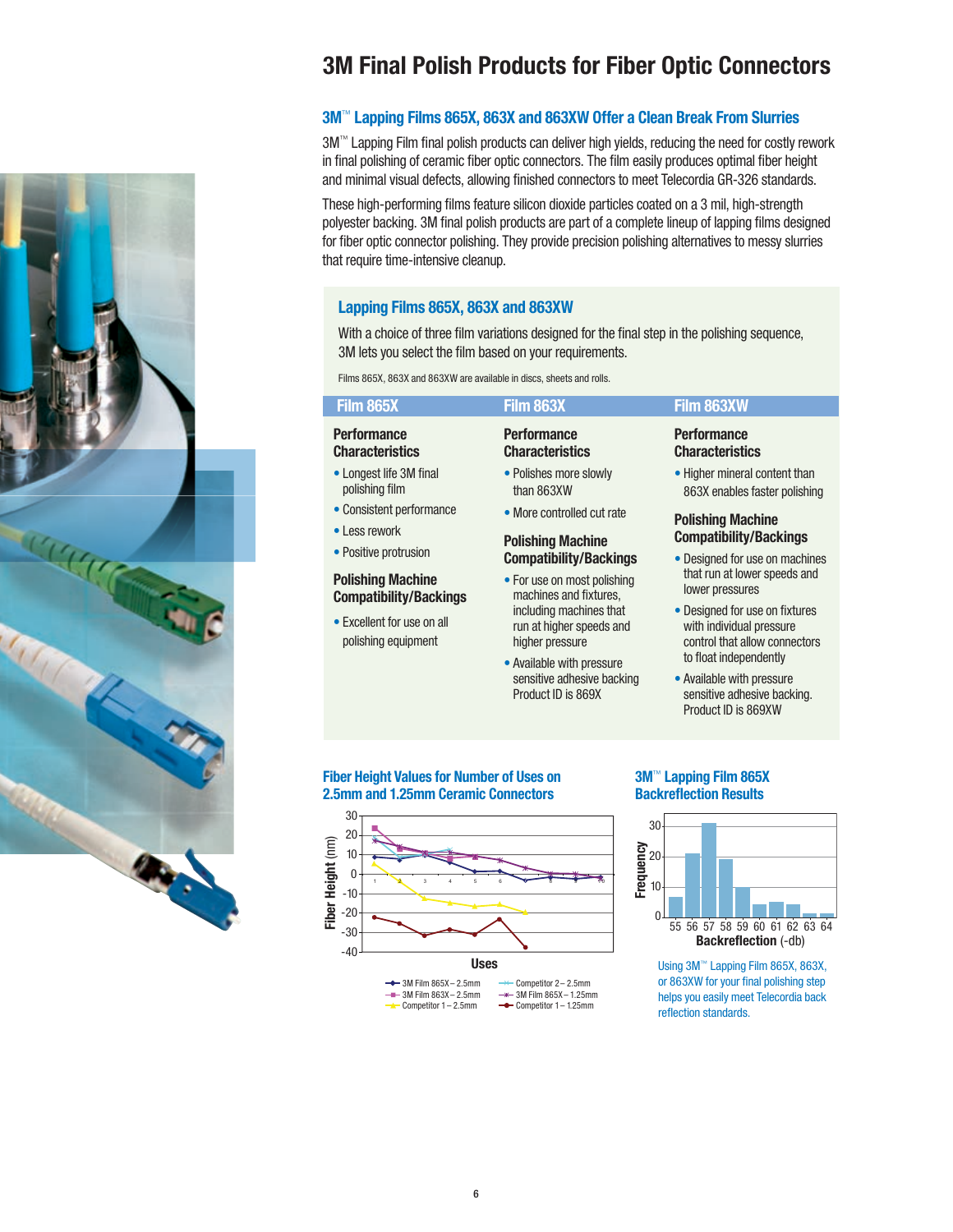## **3M**™ **Novec**™ **Contact Cleaner for Fiber Optic Connector Cleaning**

3M™ Novec™ Contact Cleaner combines fast, effective cleaning performance with an excellent safety and environmental profile. Designed for a variety of assembly level and field maintenance cleaning tasks, Novec contact cleaner uses an advanced 3M solvent technology that offers a number of significant advantages over many conventional spray cleaners, including:

- Fast drying Low in toxicity
- Streak free Non-flammable

Novec Contact Cleaner also features an excellent environmental profile. The product is non-ozone depleting, is exempt from the U.S. EPA's and most state and district definitions of a volatile organic compound (VOC) and contains no nPB or HAPS. It is based on a sustainable technology and offers an alternative for cleaners containing HCFC-141b or HCFC-225.

- Removes particulates, oils, light grease, silicones, dust and other soils from connector end faces
- Quick drying and non-corrosive
- Safe for plastics and metals

#### **Performance**

The photos below compare identical connectors that were wiped with isopropanol (IPA) and Novec Contact Cleaner. The Novec Contact Cleaner does not leave residual contamination on the surface that can affect fiber optic circuit performance.



Ceramic Connector Cleaned with IPA



Ceramic Connector Cleaned with Novec Contact Cleaner



**3M** Novec Contact Cleane

**King** 

MT Connector Cleaned with IPA



MT Connector Cleaned with Novec Contact Cleaner